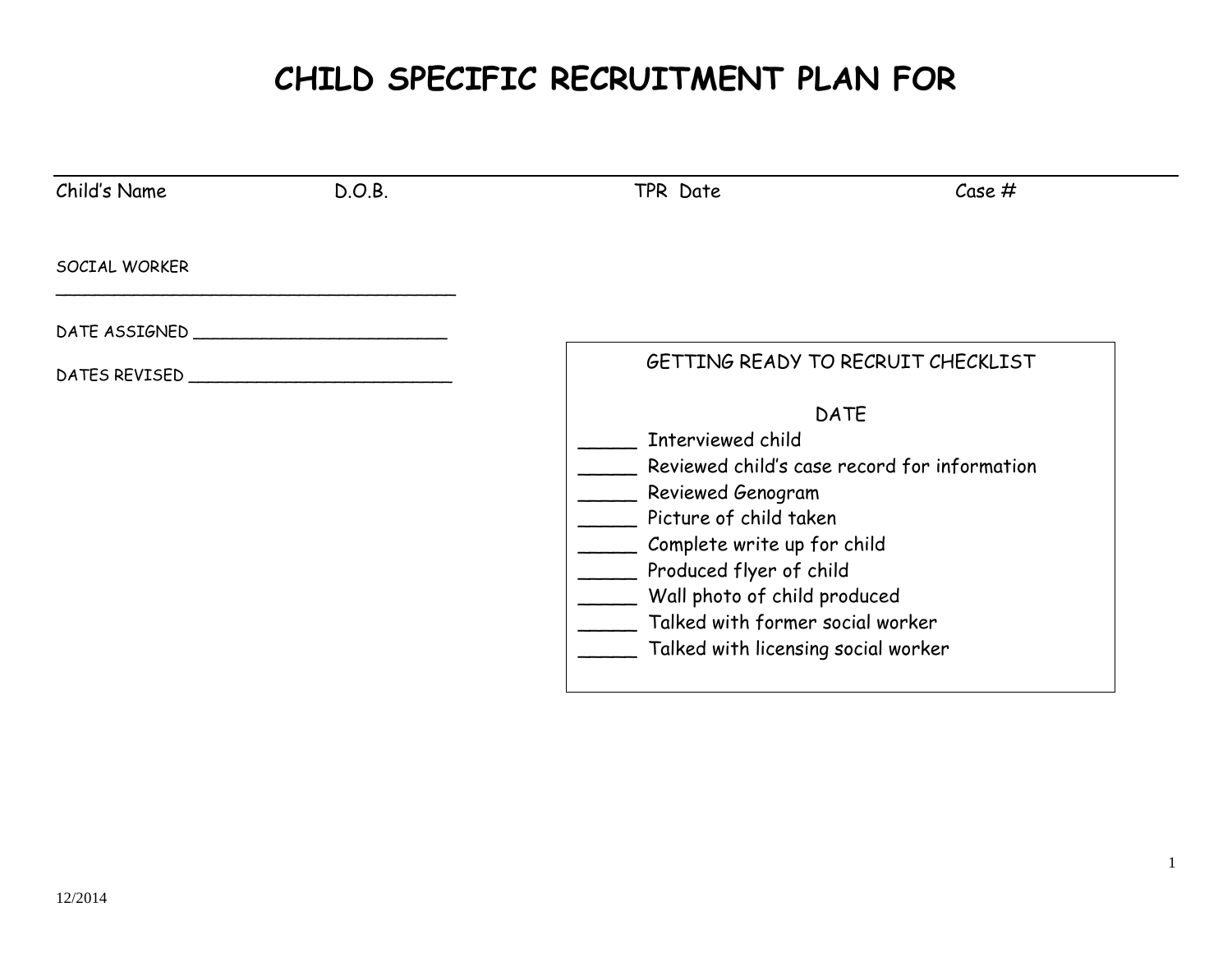#### RECRUITMENT TEAM

People who have agreed to help find a permanent home for the child

| NAME/<br>RELATIONSHIP | ADDRESS | i copie who have agreed to help this a permanent home for the entra-<br>CITY | ZIP | PHONE# | COMMENTS |
|-----------------------|---------|------------------------------------------------------------------------------|-----|--------|----------|
|                       |         |                                                                              |     |        |          |
|                       |         |                                                                              |     |        |          |
|                       |         |                                                                              |     |        |          |
|                       |         |                                                                              |     |        |          |
|                       |         |                                                                              |     |        |          |
|                       |         |                                                                              |     |        |          |
|                       |         |                                                                              |     |        |          |
|                       |         |                                                                              |     |        |          |
|                       |         |                                                                              |     |        |          |
|                       |         |                                                                              |     |        |          |
|                       |         |                                                                              |     |        |          |
|                       |         |                                                                              |     |        |          |
|                       |         |                                                                              |     |        |          |
|                       |         |                                                                              |     |        |          |
|                       |         |                                                                              |     |        |          |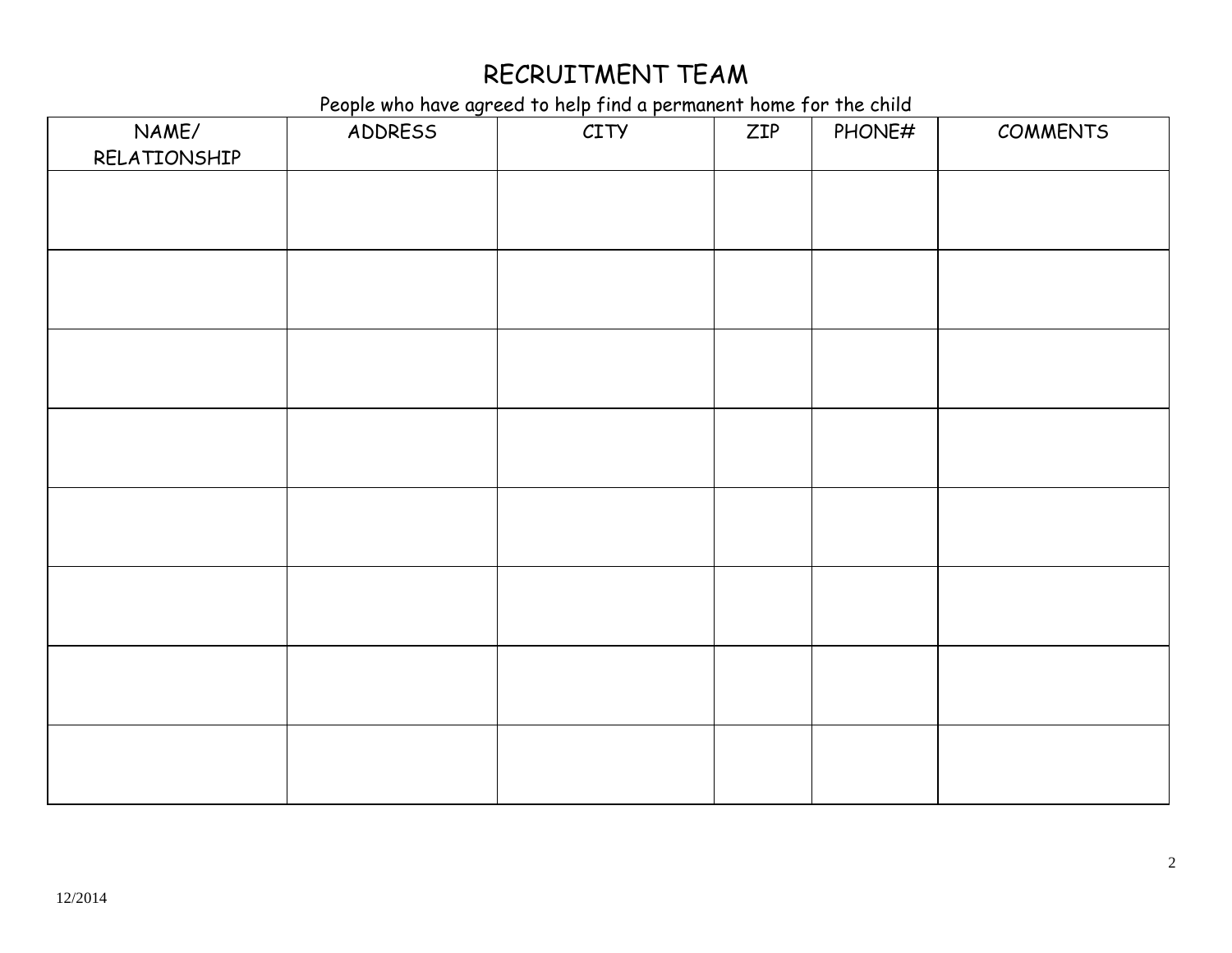# CHILD'S SUPPORT RESOURCES

|                                  | DEADLINE | DATE<br>COMPLETED | NAME OF<br>CONTACT | ADDRESS | <b>PHONE</b> | RESULTS/NOTES |
|----------------------------------|----------|-------------------|--------------------|---------|--------------|---------------|
| Paternal Relatives               |          |                   |                    |         |              |               |
|                                  |          |                   |                    |         |              |               |
| Maternal Relatives               |          |                   |                    |         |              |               |
|                                  |          |                   |                    |         |              |               |
| Neighbors                        |          |                   |                    |         |              |               |
| Friends                          |          |                   |                    |         |              |               |
| Social Contacts                  |          |                   |                    |         |              |               |
| Interested<br><b>Individuals</b> |          |                   |                    |         |              |               |
| Teachers/School<br>Personnel     |          |                   |                    |         |              |               |
| Past CPS & FC<br>Social Workers  |          |                   |                    |         |              |               |
| Past Foster<br>Families          |          |                   |                    |         |              |               |
| Therapists                       |          |                   |                    |         |              |               |
| Doctors/Nurses                   |          |                   |                    |         |              |               |
|                                  |          |                   |                    |         |              |               |
|                                  |          |                   |                    |         |              |               |
|                                  |          |                   |                    |         |              |               |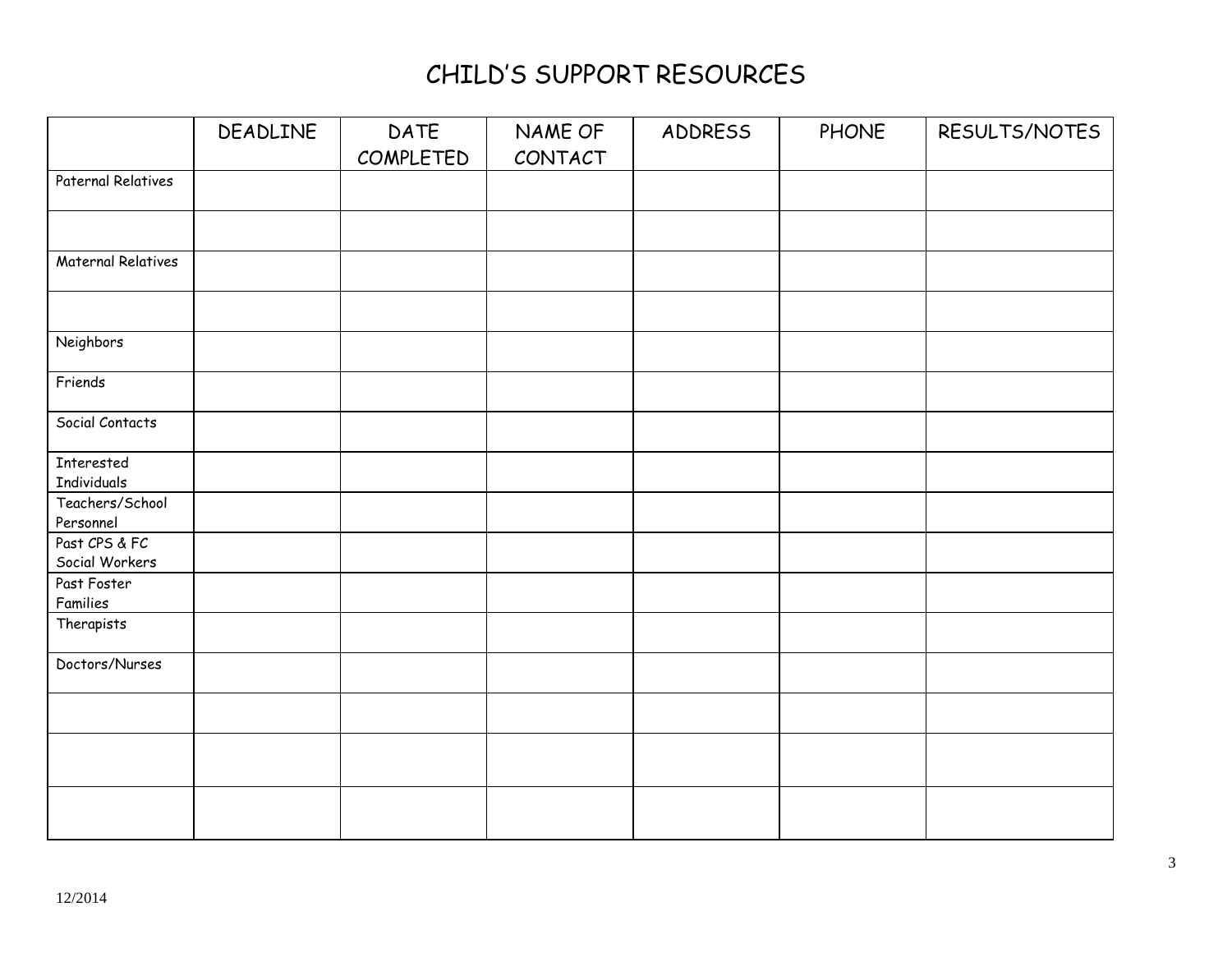#### AGENCY BASED RESOURCES

|                                              | DEADLINE | DATE<br>COMPLETED | NAME OF<br>CONTACT | ADDRESS | <b>PHONE</b> | RESULTS/NOTES |
|----------------------------------------------|----------|-------------------|--------------------|---------|--------------|---------------|
| Wednesday's Child                            |          |                   |                    |         |              |               |
| Personal Video                               |          |                   |                    |         |              |               |
| External Displays<br>Specify:<br>Pre-Service |          |                   |                    |         |              |               |
| Presentation                                 |          |                   |                    |         |              |               |
| Foster Parent<br>Association                 |          |                   |                    |         |              |               |
| Foster Parent<br>Cluster Groups<br>Specify:  |          |                   |                    |         |              |               |
| Youth Panel at<br>Pre-Service                |          |                   |                    |         |              |               |
| Passport Program                             |          |                   |                    |         |              |               |
| Adoption Mixers                              |          |                   |                    |         |              |               |
| Agency website                               |          |                   |                    |         |              |               |
|                                              |          |                   |                    |         |              |               |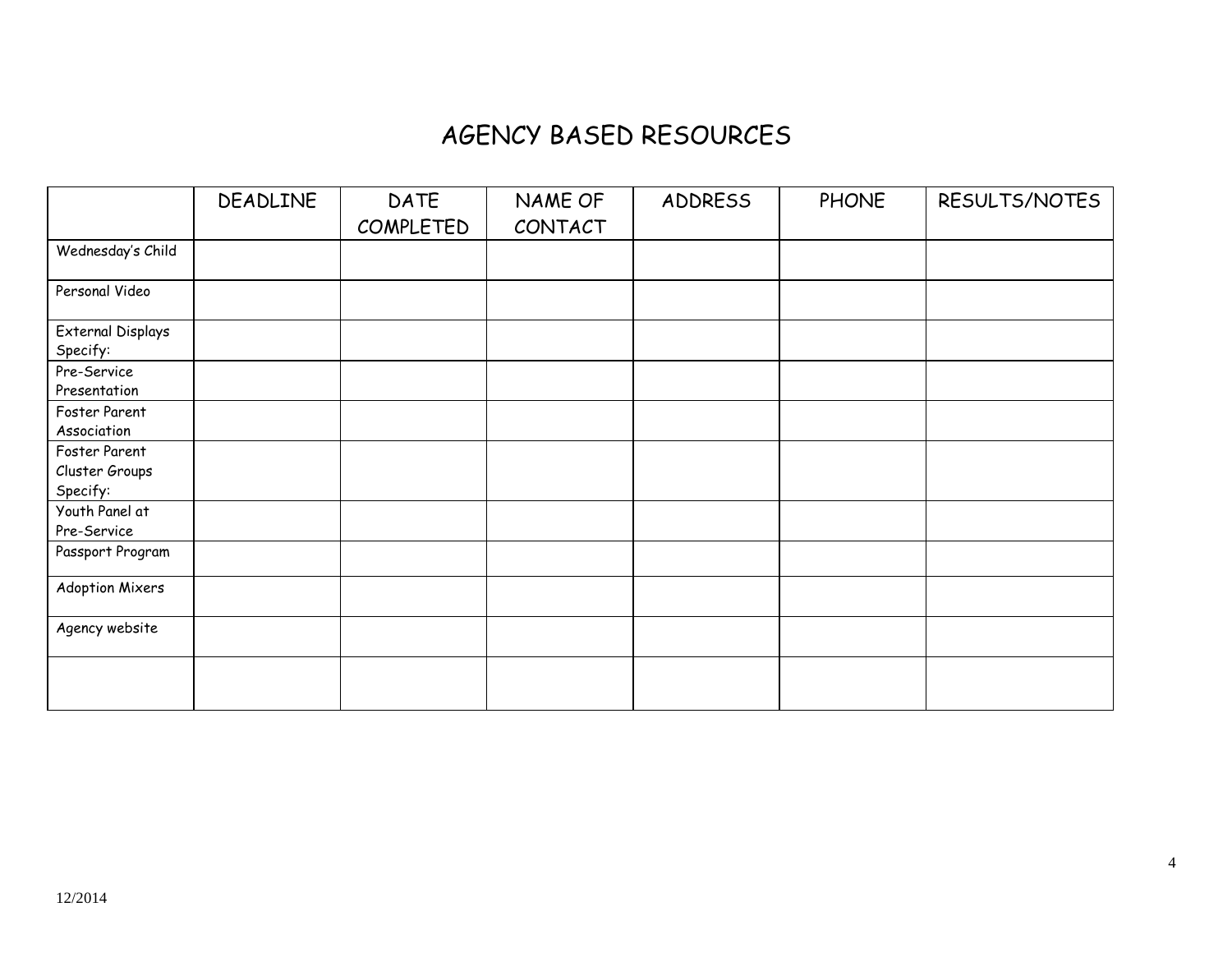#### COMMUNITY/LOCAL RESOURCES

|                           | DEADLINE | DATE<br>COMPLETED | NAME OF<br>CONTACT | ADDRESS | <b>PHONE</b> | RESULTS/NOTES |
|---------------------------|----------|-------------------|--------------------|---------|--------------|---------------|
| <b>Community Liaisons</b> |          |                   |                    |         |              |               |
| Churches:                 |          |                   |                    |         |              |               |
|                           |          |                   |                    |         |              |               |
|                           |          |                   |                    |         |              |               |
| Youth<br>Organizations    |          |                   |                    |         |              |               |
|                           |          |                   |                    |         |              |               |
| Neighborhood<br>Centers   |          |                   |                    |         |              |               |
| Library                   |          |                   |                    |         |              |               |
| School                    |          |                   |                    |         |              |               |
| Other<br>Specify:         |          |                   |                    |         |              |               |
| Other<br>Specify:         |          |                   |                    |         |              |               |
| Other<br>Specify:         |          |                   |                    |         |              |               |
| Other<br>Specify:         |          |                   |                    |         |              |               |
| Other<br>Specify:         |          |                   |                    |         |              |               |
| Other<br>Specify:         |          |                   |                    |         |              |               |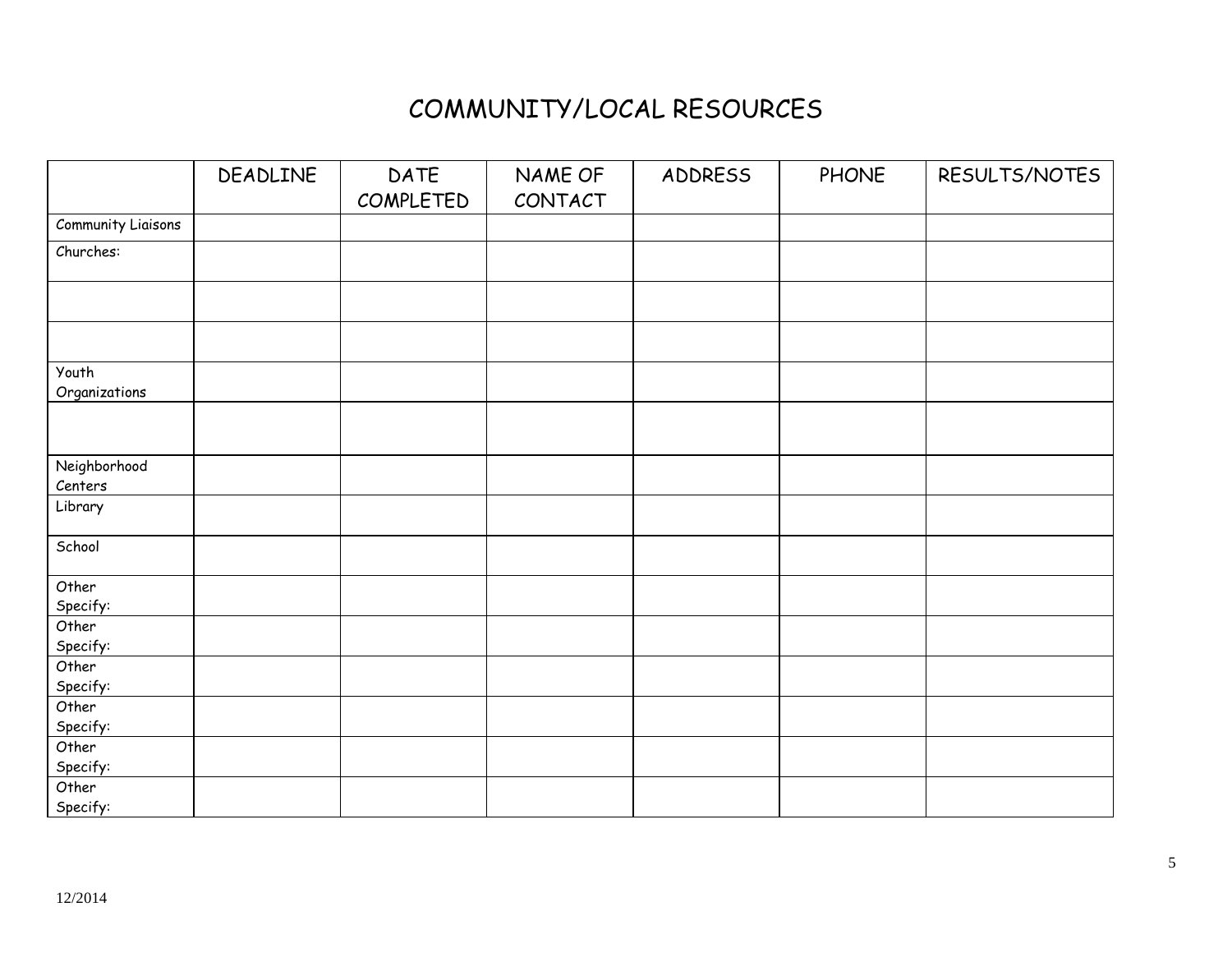# COMMUNITY/LOCAL RESOURCES

| NEWSPAPER | DEADLINE | DATE      | CONTACT PERSONS/PHONE NUMBER | RESULTS/NOTES |
|-----------|----------|-----------|------------------------------|---------------|
| ADS       |          | COMPLETED |                              |               |
|           |          |           |                              |               |
|           |          |           |                              |               |
|           |          |           |                              |               |
|           |          |           |                              |               |
|           |          |           |                              |               |
|           |          |           |                              |               |
|           |          |           |                              |               |
|           |          |           |                              |               |
|           |          |           |                              |               |

| NEWSPAPER<br>ARTICLES | DEADLINE | <b>DATE</b><br>COMPLETED | CONTACT PERSONS/PHONE NUMBER | RESULTS/NOTES |
|-----------------------|----------|--------------------------|------------------------------|---------------|
|                       |          |                          |                              |               |
|                       |          |                          |                              |               |
|                       |          |                          |                              |               |
|                       |          |                          |                              |               |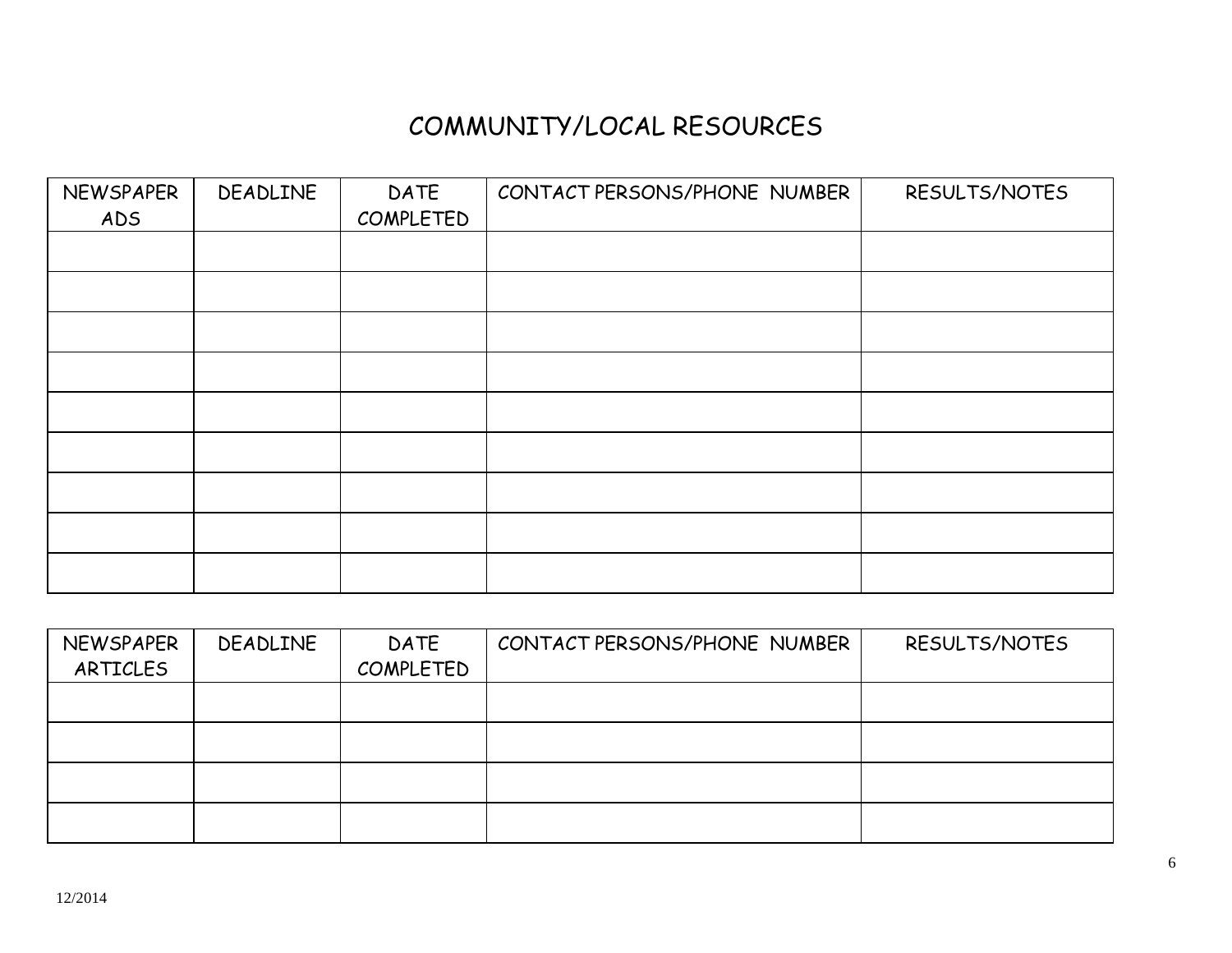| RADIO<br>BROADCAST | DEADLINE | DATE<br>COMPLETED | CONTACT PERSONS/PHONE NUMBER | RESULTS/NOTES |
|--------------------|----------|-------------------|------------------------------|---------------|
|                    |          |                   |                              |               |
|                    |          |                   |                              |               |
|                    |          |                   |                              |               |
|                    |          |                   |                              |               |

| <b>TELEVISION</b> | DEADLINE | <b>DATE</b>      | CONTACT PERSONS/PHONE NUMBER | RESULTS/NOTES |
|-------------------|----------|------------------|------------------------------|---------------|
| APPEARANCE        |          | <b>COMPLETED</b> |                              |               |
|                   |          |                  |                              |               |
|                   |          |                  |                              |               |
|                   |          |                  |                              |               |
|                   |          |                  |                              |               |

| SPECIAL                | NAME OF      | CONTACT       | DEADLINE | DATE OF      | RESULTS/NOTES |
|------------------------|--------------|---------------|----------|--------------|---------------|
| <b>PRESENTATIONS</b>   | ORGANIZATION | PERSON/PHONE  |          | PRESENTATION |               |
| <b>SPECIFY</b>         |              | <b>NUMBER</b> |          |              |               |
| Special Issue Support  |              |               |          |              |               |
| Group:                 |              |               |          |              |               |
| Special Issue Support  |              |               |          |              |               |
| Group:                 |              |               |          |              |               |
| Community Organization |              |               |          |              |               |
| Presentation           |              |               |          |              |               |
| Specify:               |              |               |          |              |               |
| Other                  |              |               |          |              |               |
| Specify:               |              |               |          |              |               |
|                        |              |               |          |              |               |
|                        |              |               |          |              |               |
|                        |              |               |          |              |               |
|                        |              |               |          |              |               |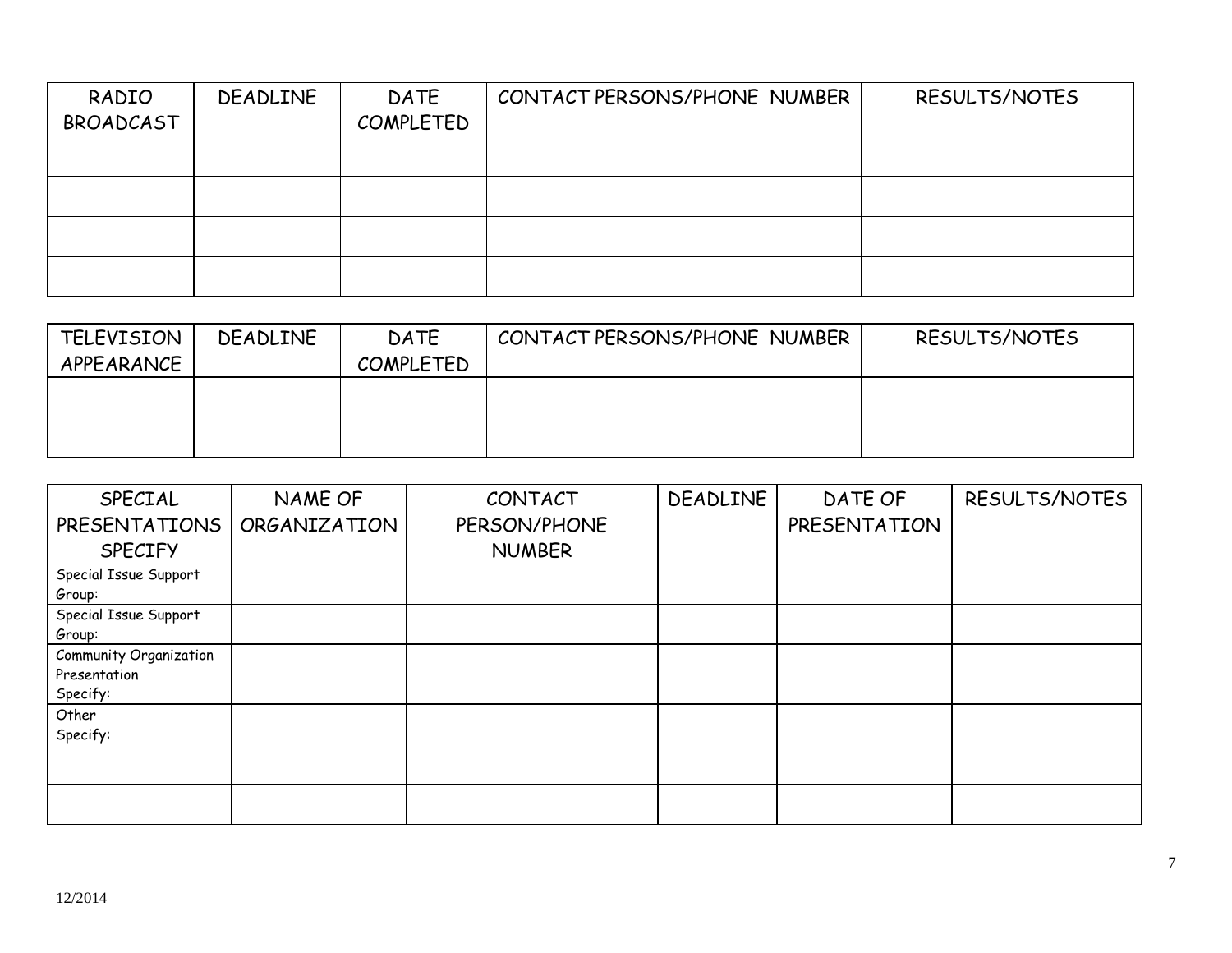| FOLLOW UP                     | DEADLINE | CONTACT PERSON/PHONE | DATE      | RESULTS/NOTES |
|-------------------------------|----------|----------------------|-----------|---------------|
| MAILINGS/CONTACTS             |          | <b>NUMBER</b>        | COMPLETED |               |
| Private Foster Care Agencies: |          |                      |           |               |
|                               |          |                      |           |               |
|                               |          |                      |           |               |
|                               |          |                      |           |               |
|                               |          |                      |           |               |
|                               |          |                      |           |               |
|                               |          |                      |           |               |
|                               |          |                      |           |               |
|                               |          |                      |           |               |
| Private Adoption Agencies:    |          |                      |           |               |
|                               |          |                      |           |               |
|                               |          |                      |           |               |
|                               |          |                      |           |               |
|                               |          |                      |           |               |
|                               |          |                      |           |               |
|                               |          |                      |           |               |
|                               |          |                      |           |               |
|                               |          |                      |           |               |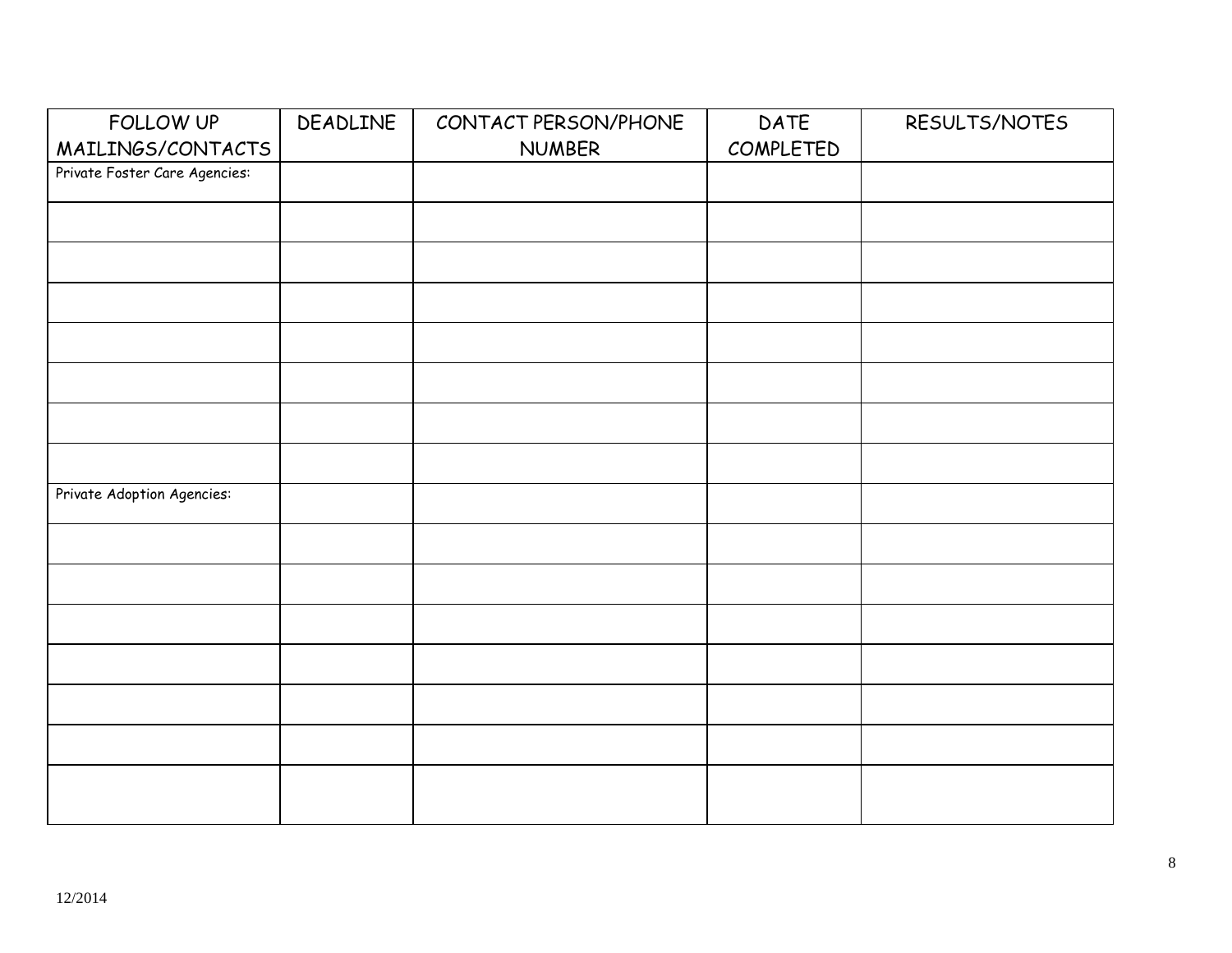# STATEWIDE RESOURCES

| MAILINGS/CONTACT      | CONTACT PERSON/PHONE | DEADLINE | <b>WHAT</b> | DATE      | RESULTS/NOTES |
|-----------------------|----------------------|----------|-------------|-----------|---------------|
|                       | <b>NUMBER</b>        |          | <b>WAS</b>  | COMPLETED |               |
|                       |                      |          | <b>SENT</b> |           |               |
| STATEWIDE PUBLIC      |                      |          |             |           |               |
| CHILDREN SERVICES     |                      |          |             |           |               |
| ASSOCIATION           |                      |          |             |           |               |
| OTHER COUNTY AGENCIES |                      |          |             |           |               |
| SPECIFY:              |                      |          |             |           |               |
| OTHER PRIVATE         |                      |          |             |           |               |
| ADOPTION AGENCIES     |                      |          |             |           |               |
| SPECIFY:              |                      |          |             |           |               |
| <b>FOSTER PARENT</b>  |                      |          |             |           |               |
| ASSOCIATIONS (OTHER   |                      |          |             |           |               |
| AGENCIES) SPECIFY:    |                      |          |             |           |               |
| ADOPTIVE PARENT       |                      |          |             |           |               |
| <b>SUPPORT GROUPS</b> |                      |          |             |           |               |
| SPECIFY:              |                      |          |             |           |               |
| STATEWIDE PRIVATE     |                      |          |             |           |               |
| PROVIDER ORGANIZATION |                      |          |             |           |               |
| STATE WEBSITE         |                      |          |             |           |               |
| <b>OTHER</b>          |                      |          |             |           |               |
| SPECIFY:              |                      |          |             |           |               |
|                       |                      |          |             |           |               |
|                       |                      |          |             |           |               |
|                       |                      |          |             |           |               |
|                       |                      |          |             |           |               |
|                       |                      |          |             |           |               |
|                       |                      |          |             |           |               |
|                       |                      |          |             |           |               |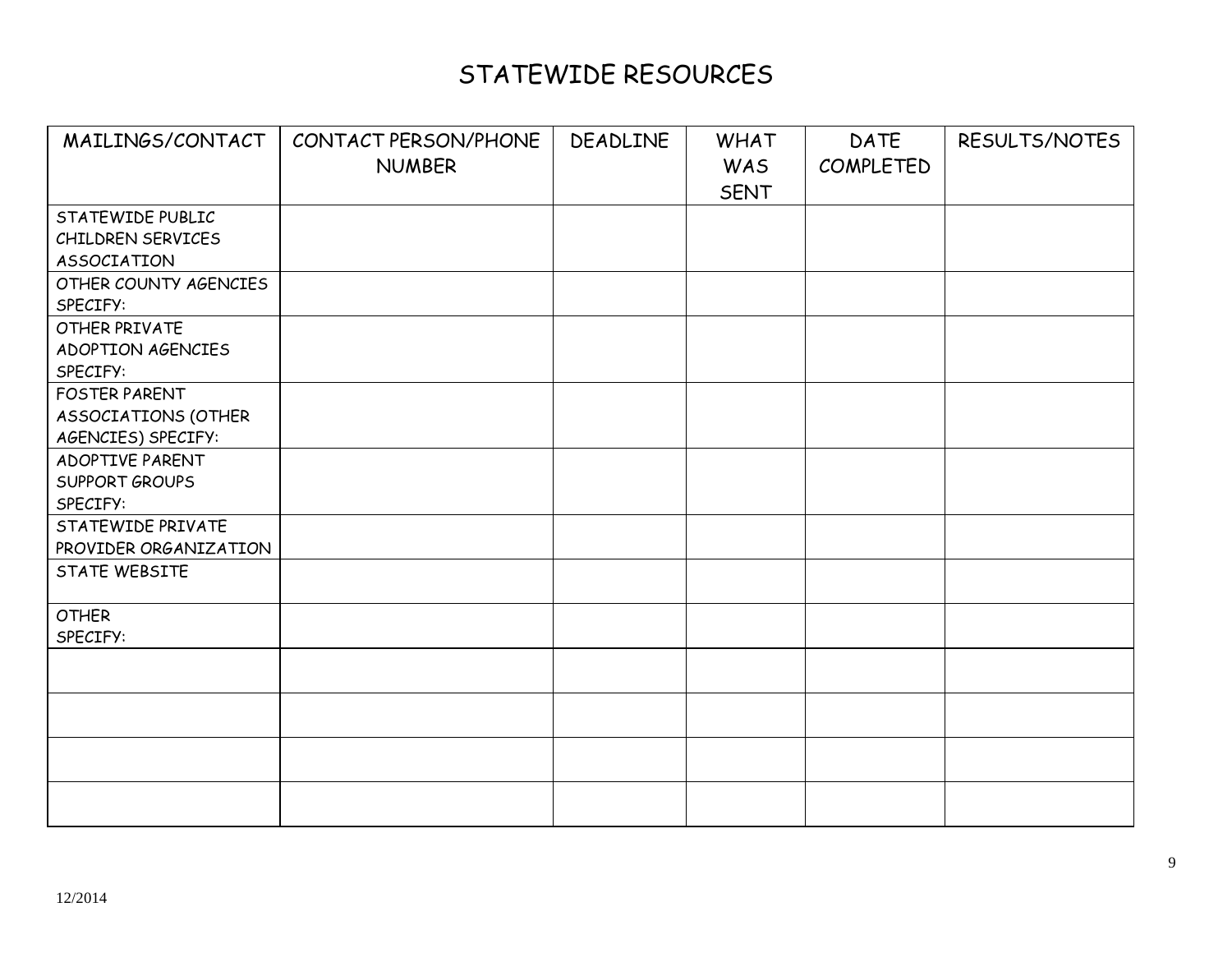| OTHER STATE RESOURCES | CONTACT PERSON/PHONE | DEADLINE | DATE      | RESULTS/NOTES |
|-----------------------|----------------------|----------|-----------|---------------|
|                       | <b>NUMBER</b>        |          | COMPLETED |               |
| STATE ADOPTION        |                      |          |           |               |
| PHOTOLISTING          |                      |          |           |               |
|                       |                      |          |           |               |
| ADOPTION FAIRS        |                      |          |           |               |
|                       |                      |          |           |               |
| ADOPTION CONFERENCES  |                      |          |           |               |
|                       |                      |          |           |               |
| <b>OTHER</b>          |                      |          |           |               |
|                       |                      |          |           |               |
| SPECIFY:              |                      |          |           |               |
|                       |                      |          |           |               |
|                       |                      |          |           |               |
|                       |                      |          |           |               |
|                       |                      |          |           |               |
|                       |                      |          |           |               |
|                       |                      |          |           |               |
|                       |                      |          |           |               |
|                       |                      |          |           |               |
|                       |                      |          |           |               |
|                       |                      |          |           |               |
|                       |                      |          |           |               |
|                       |                      |          |           |               |
|                       |                      |          |           |               |
|                       |                      |          |           |               |
|                       |                      |          |           |               |
|                       |                      |          |           |               |
|                       |                      |          |           |               |
|                       |                      |          |           |               |
|                       |                      |          |           |               |
|                       |                      |          |           |               |
|                       |                      |          |           |               |
|                       |                      |          |           |               |
|                       |                      |          |           |               |
|                       |                      |          |           |               |
|                       |                      |          |           |               |
|                       |                      |          |           |               |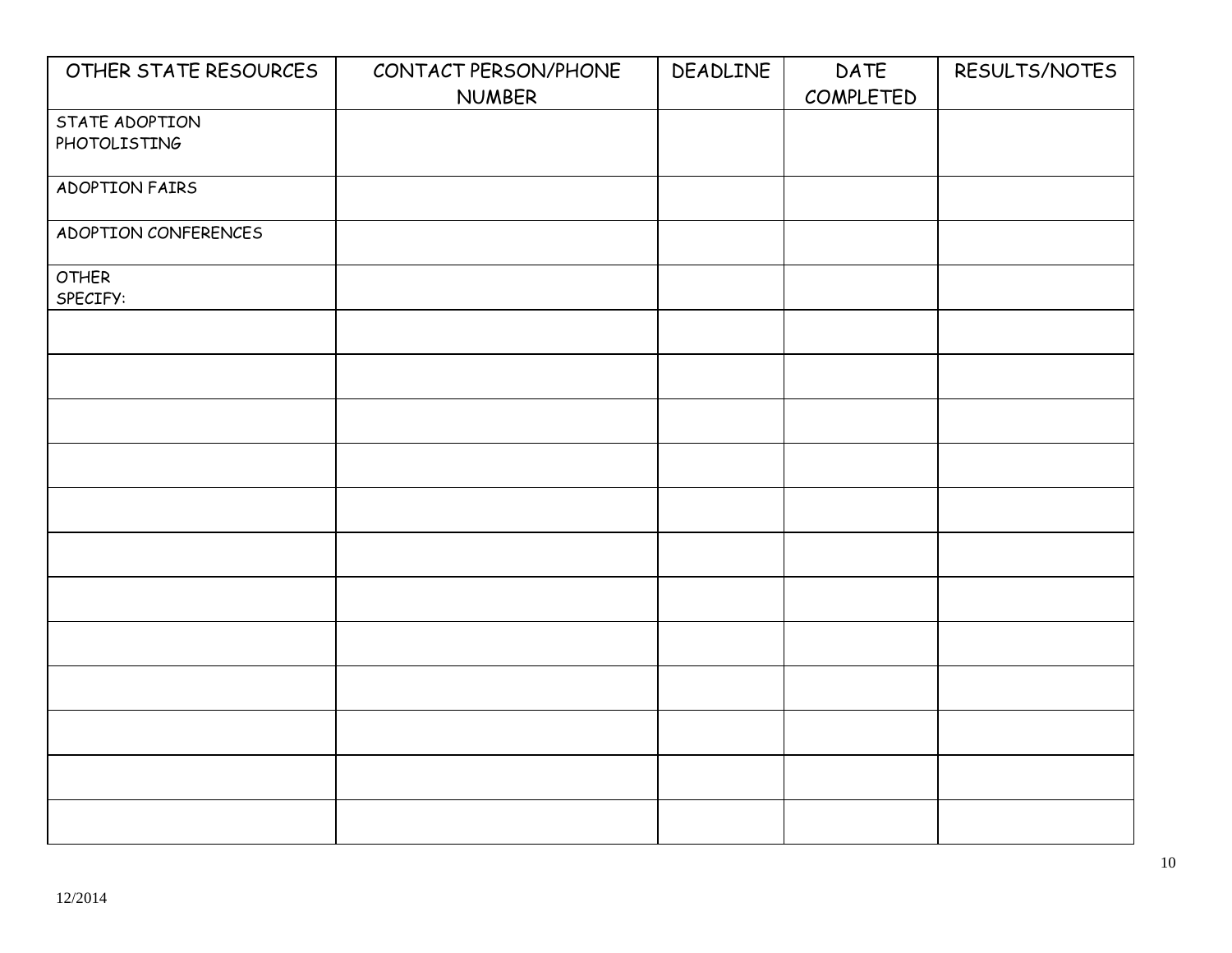# NATIONAL RESOURCES

| <b>CONTACTS</b>                       | CONTACT PERSON/PHONE | DEADLINE | <b>DATE</b> | RESULTS/NOTES |
|---------------------------------------|----------------------|----------|-------------|---------------|
|                                       | <b>NUMBER</b>        |          | COMPLETED   |               |
| ADOPTUSKIDS.ORG                       |                      |          |             |               |
|                                       |                      |          |             |               |
| ANOTHER CHOICE FOR BLACK              |                      |          |             |               |
| CHILDREN<br>CHILDREN AWAITING PARENTS |                      |          |             |               |
| (CAP)                                 |                      |          |             |               |
| THREE RIVERS ADOPTION                 |                      |          |             |               |
| COUNCIL                               |                      |          |             |               |
| <b>OTHER EXCHANGES</b>                |                      |          |             |               |
| SPECIFY:                              |                      |          |             |               |
| <b>OTHER EXCHANGES</b>                |                      |          |             |               |
| SPECIFY:                              |                      |          |             |               |
| NATIONAL ADOPTION CENTER              |                      |          |             |               |
| (PHILA)                               |                      |          |             |               |
| ADOPTION RESOURCE                     |                      |          |             |               |
| <b>EXCHANGE FOR SINGLE</b>            |                      |          |             |               |
| <b>PARENTS</b>                        |                      |          |             |               |
| NACAC                                 |                      |          |             |               |
| ADOPTIVE FAMILIES OF                  |                      |          |             |               |
| AMERICA                               |                      |          |             |               |
| CWLA                                  |                      |          |             |               |
| INSTITUTE FOR BLACK                   |                      |          |             |               |
| PARENTING                             |                      |          |             |               |
| OTHER CONTACTS                        |                      |          |             |               |
| SPECIFY:                              |                      |          |             |               |
|                                       |                      |          |             |               |
|                                       |                      |          |             |               |